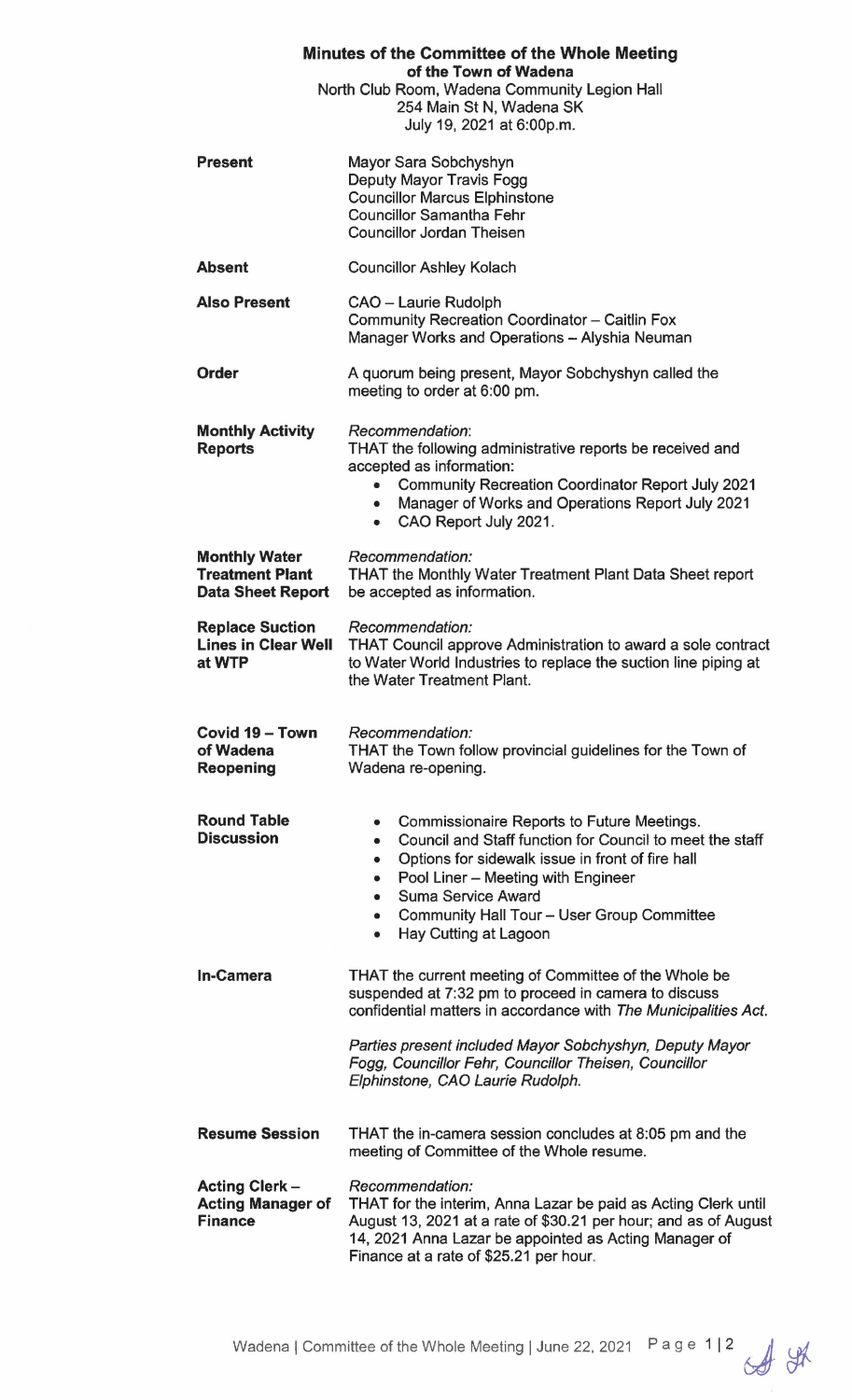LGA Course -**Succession Planning**  Recommendation: THAT for succession planning, Anna Lazar be registered in January 2022 to commence courses for Certificate in Local Government Administration and that the Town pay the upfronts costs related with the registration for each course. Furthermore, should Anna Lazar not receive a passing grade for a course, that the Town be reimbursed the related costs pertaining to the registration/books of the particular course.

**Adjourn** 

THAT the meeting be adjourned at 8:18 pm.

Mayor

ayekke hopkyr) adeareal CAO